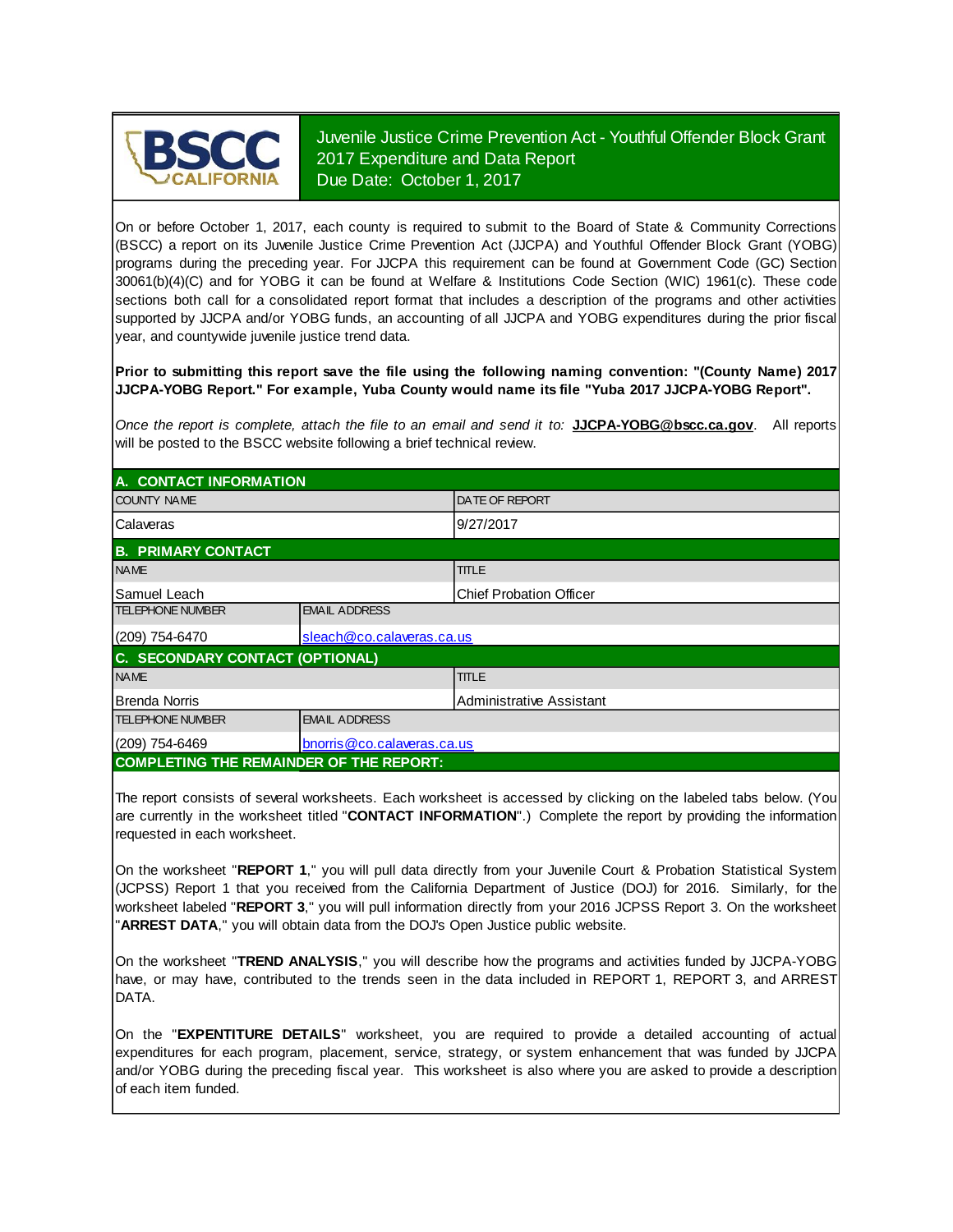## **COUNTYWIDE JUVENILE JUSTICE DATA for:** *Calaveras*

*In the blank boxes below, enter the data from your Report 1 received from DOJ as titled below:*

**Referrals of Juveniles to Probation Departments for Delinquent Acts, January 1 - December 31, 2016 Age by Referral Type, Gender, Race/Ethnic Group, Referral Source, Detention, Prosecutor Action, and Probation Department Disposition**

**Report 1**

#### **Probation Department Disposition**

| <b>Informal Probation</b> |  |
|---------------------------|--|
| <b>Diversions</b>         |  |
| <b>Petitions Filed</b>    |  |

#### **Gender (OPTIONAL)**

| <b>Male</b>  | 35 |
|--------------|----|
| Female       |    |
| <b>TOTAL</b> |    |

#### **Race/Ethnic Group (OPTIONAL)**

| <b>Hispanic</b>         |    |
|-------------------------|----|
| White                   | 40 |
| <b>Black</b>            | 3  |
| Asian                   |    |
| <b>Pacific Islander</b> |    |
| Indian                  |    |
| <b>Unknown</b>          |    |
| <b>TOTAL</b>            |    |

**Please use this space to explain any exceptions and/or anomalies in the data reported above:**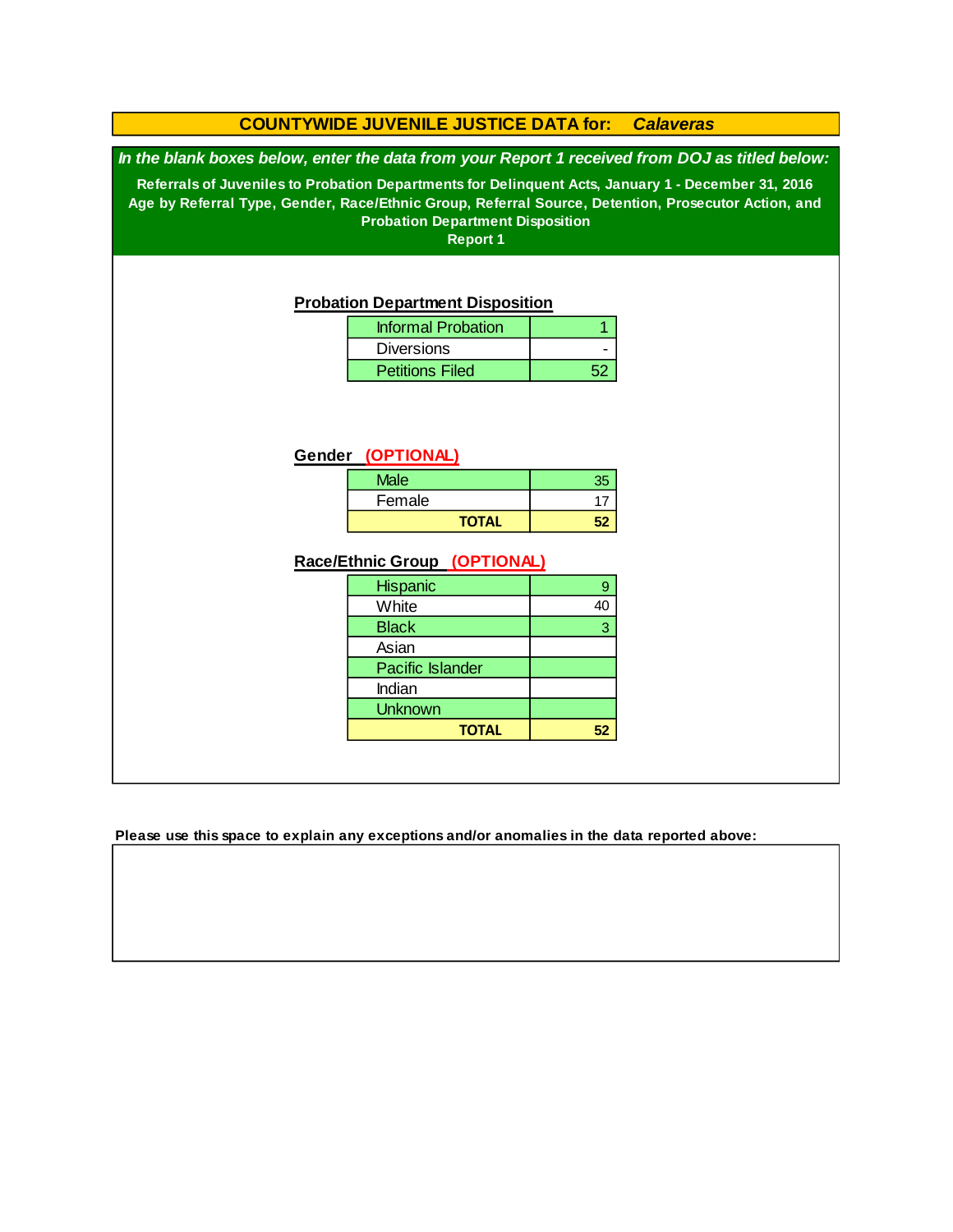| In the blank boxes below, enter the data from your Report 3 received from DOJ as titled below:<br>Juvenile Court Dispositions Resulting From Petitions for Delinquesnt Acts, January 1 - December 31, 2016 |  |
|------------------------------------------------------------------------------------------------------------------------------------------------------------------------------------------------------------|--|
| Age by Petition Type, Sex, Race/Ethnic Group, Defense Representation, Court Disposition and Wardship Placement                                                                                             |  |
| <b>Report 3</b>                                                                                                                                                                                            |  |
| <b>Petition Type</b>                                                                                                                                                                                       |  |
| <b>New</b><br>47                                                                                                                                                                                           |  |
| 5<br>Subsequent                                                                                                                                                                                            |  |
| 52<br><b>TOTAL</b>                                                                                                                                                                                         |  |
| <b>Court Disposition</b>                                                                                                                                                                                   |  |
| <b>Informal Probation</b><br>11                                                                                                                                                                            |  |
| Non-Ward Probation<br>12                                                                                                                                                                                   |  |
| <b>Wardship Probation</b><br>9                                                                                                                                                                             |  |
| Diversion                                                                                                                                                                                                  |  |
| Deferred Entry of Judgement<br>$\overline{2}$                                                                                                                                                              |  |
| <b>Wardship Placements</b>                                                                                                                                                                                 |  |
| <b>Own/Relative's Home</b><br>9                                                                                                                                                                            |  |
| Non-Secure County Facility                                                                                                                                                                                 |  |
| <b>Secure County Facility</b>                                                                                                                                                                              |  |
| Other Public Facility                                                                                                                                                                                      |  |
| <b>Other Private Facillity</b>                                                                                                                                                                             |  |
| Other                                                                                                                                                                                                      |  |
| California Youth Authority*                                                                                                                                                                                |  |
| <b>TOTAL</b><br>9                                                                                                                                                                                          |  |
| <b>Subsequent Actions</b>                                                                                                                                                                                  |  |
| <b>Technical Violations</b><br>10 <sup>°</sup>                                                                                                                                                             |  |
|                                                                                                                                                                                                            |  |
| Sex (OPTIONAL)                                                                                                                                                                                             |  |
| <b>Male</b>                                                                                                                                                                                                |  |
| Female                                                                                                                                                                                                     |  |
| <b>TOTAL</b>                                                                                                                                                                                               |  |
| Race/Ethnic Group (OPTIONAL)                                                                                                                                                                               |  |
| Hispanic                                                                                                                                                                                                   |  |
| White                                                                                                                                                                                                      |  |
| <b>Black</b>                                                                                                                                                                                               |  |
| Asian                                                                                                                                                                                                      |  |
| Pacific Islander                                                                                                                                                                                           |  |
| Indian                                                                                                                                                                                                     |  |
| <b>Unknown</b>                                                                                                                                                                                             |  |
| <b>TOTAL</b>                                                                                                                                                                                               |  |

**Please use this space to explain any exceptions and/or anomalies in the data reported above:** 

\* The JCPSS reports show "California Youth Authority," however it is now called the "Division of Juvenile Justice."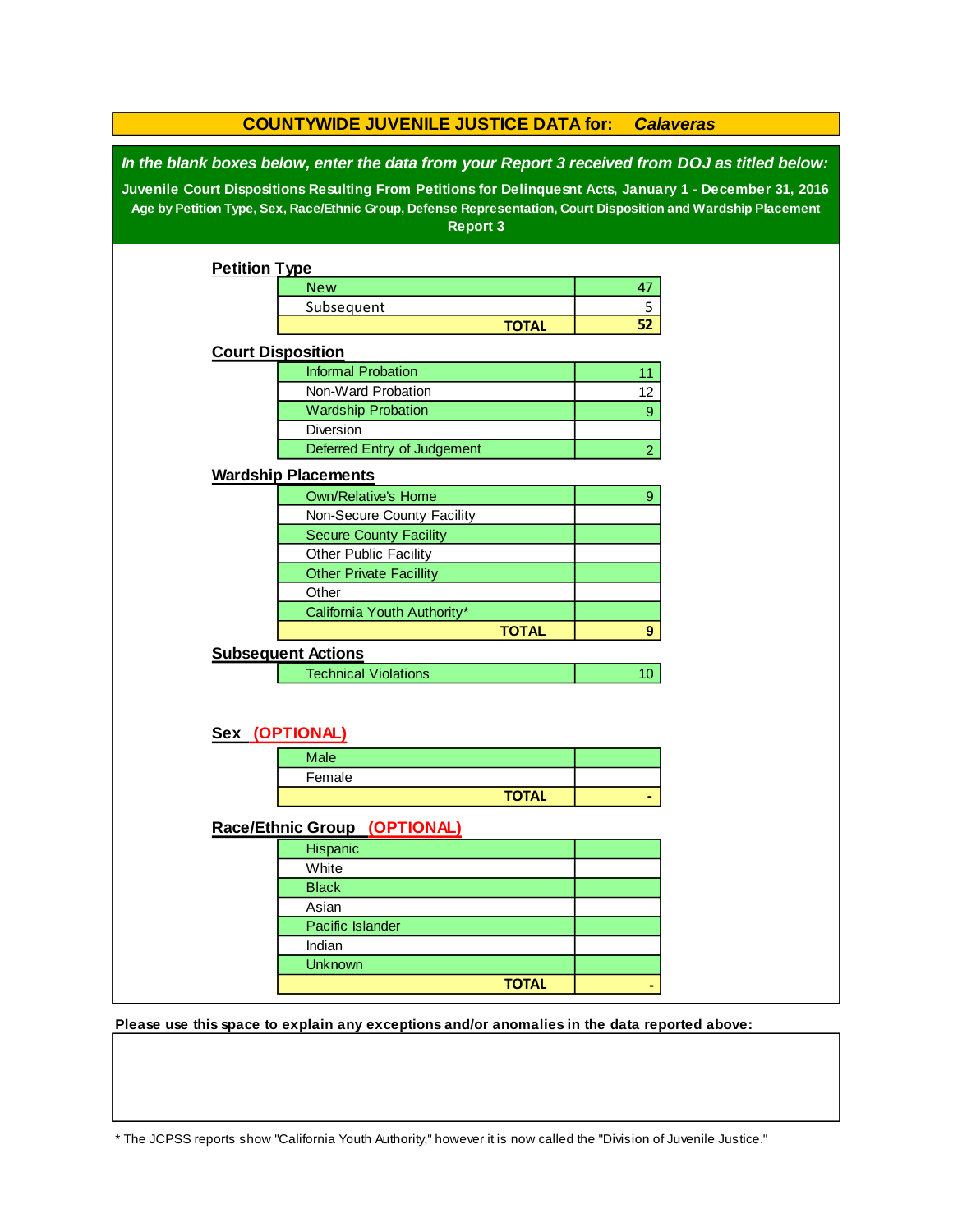|                | <b>COUNTYWIDE JUVENILE JUSTICE DATA for:</b>                              | <b>Calaveras</b> |
|----------------|---------------------------------------------------------------------------|------------------|
|                | In the blank boxes below, enter your juvenile arrest data from last year. |                  |
|                | Arrest data by county can be found at:                                    |                  |
|                | https://openjustice.doj.ca.gov/crime-statistics/arrests                   |                  |
|                |                                                                           |                  |
|                |                                                                           |                  |
|                |                                                                           |                  |
| <b>Arrests</b> |                                                                           |                  |
|                | <b>Felony Arrests</b>                                                     | 439              |
|                | <b>Misdemeanor Arrests</b>                                                | 1,067            |
|                | <b>Status Arrests</b>                                                     |                  |
|                | <b>TOTAL</b>                                                              | 1,507            |
|                | <b>Male</b>                                                               |                  |
|                | Gender (OPTIONAL)                                                         |                  |
|                | Female                                                                    |                  |
|                | <b>TOTAL</b>                                                              |                  |
|                |                                                                           |                  |
|                |                                                                           |                  |
|                |                                                                           |                  |
|                | Race/Ethnic Group (OPTIONAL)                                              |                  |
|                | <b>Black</b>                                                              |                  |
|                | White                                                                     |                  |
|                | Hispanic                                                                  |                  |
|                |                                                                           |                  |
|                |                                                                           |                  |
|                | Other                                                                     |                  |
|                | <b>TOTAL</b>                                                              |                  |

**Please use this space to explain any exceptions and/or anomalies in the data reported above:**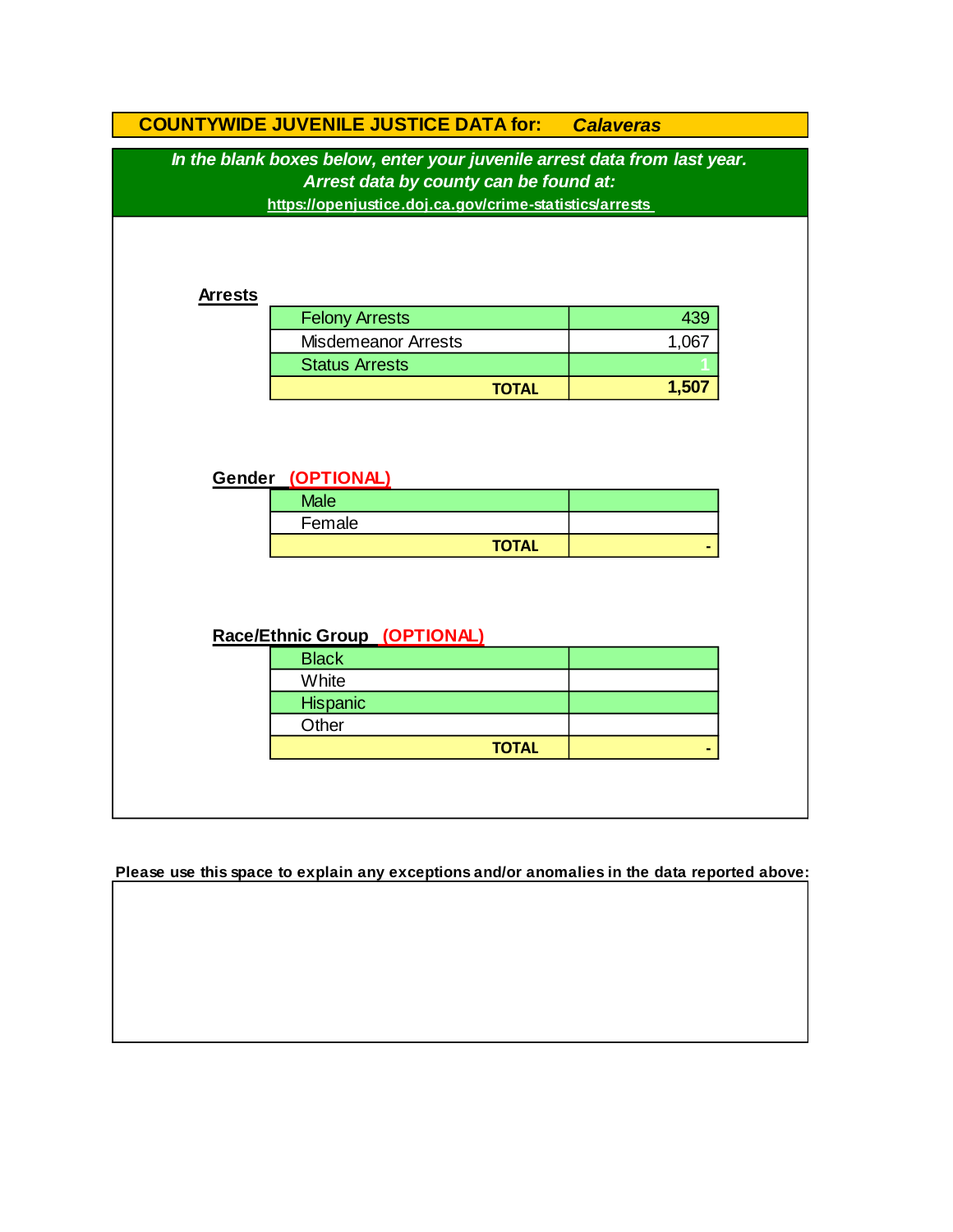# **ANALYSIS OF COUNTYWIDE TREND DATA for:** *Calaveras*

## **Government Code Section 30061(b)(4)(C)(iv) & WIC Section 1961(c)(3)**

Provide <sup>a</sup> summary description or analysis, based on available information, of how the programs, placements, services, strategies or system enhancements funded by JJCPA-YOBG have, or may have, contributed to, or influenced, the juvenile justice data trends identified in this report.

The department's spending strategies have afforded opportunities to provide appropriate staffing, secure juvenile hall beds, and maintain a modern client management system. These opportunities function together to support the department's efforts to deter and reduce violent and serious juvenile offenses that would have resulted in DJJ commitments prior to the passage of Senate Bill 81 in 2007.

For example, the client management software provides the department with critical data related to programming and supervision decisions. This allows the department to track and report on trends such as: Group Home Placements, Detention Commitments, and Home/Family Visits.

Juvenile Hall expenditures make it possible for the department to interrupt behaviors and provide in-custody programs for non-compliant minors as needed. As programming in the contracted juvenile halls has increased and improved in the last decade, committed youths have become less likely to escalate into Camp, Group Home and DJJ commitments.

Staff salaries and benefits expenditures has made it possible to intervene earlier in cases and spend adequate time with family members of juvenile justice-involved youths.

Ultimately, the trends for the past decade have been: Reduced Average Daily Population (ADP) rates for minors in detention, increased family participation in juvenile case planning, reduced group home placements, reduced Camp and DJJ commitments, and reduced total population of juvenile offenders.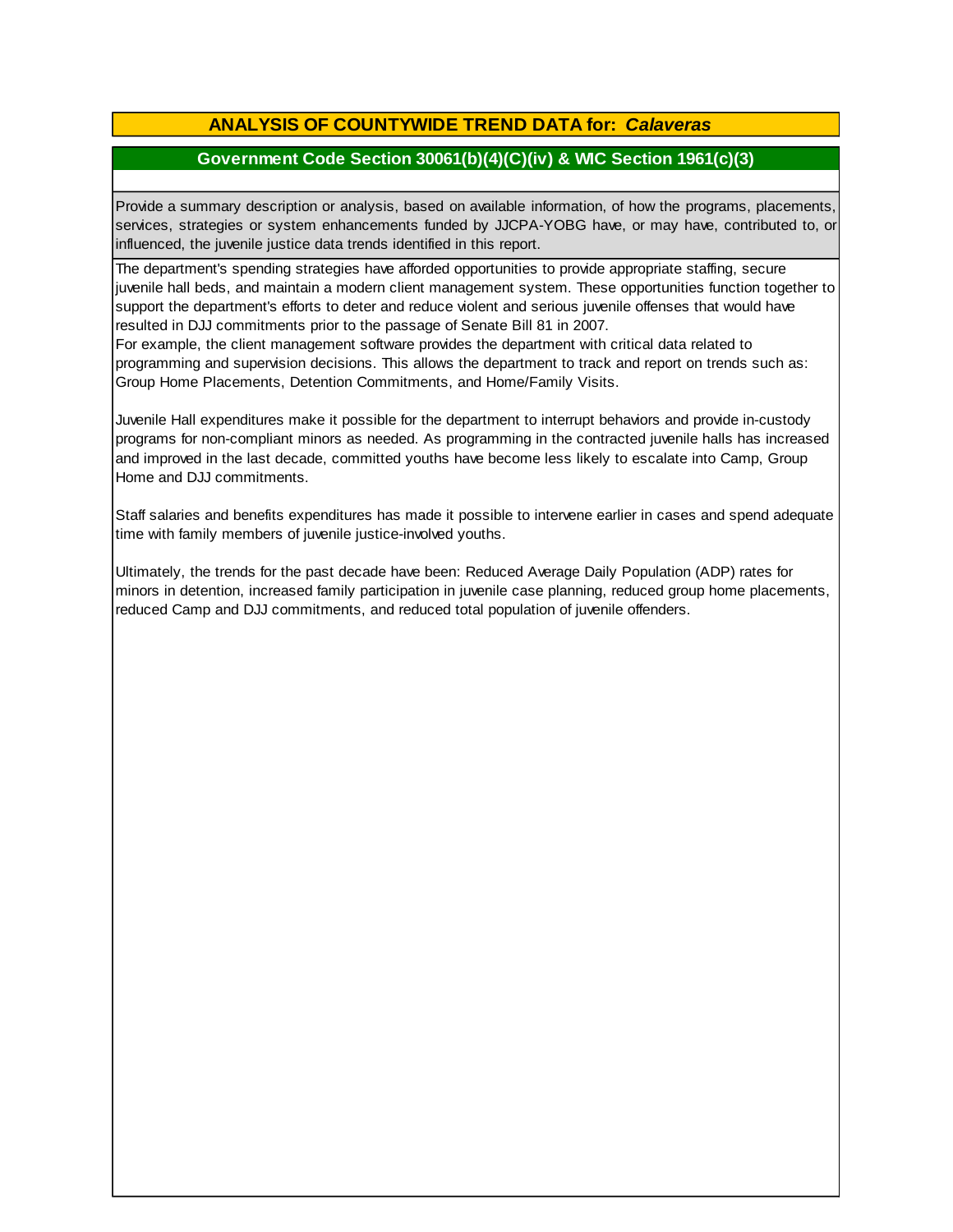Use the template(s) below to report the programs, placements, services, strategies, and/or system enhancements you funded in the preceding fiscal year. Use <sup>a</sup> separate template for each program, placement, service, strategy, or system enhancement that was supported with JJCPA and/or YOBG funds. If you need more templates than provided, copy and paste additional templates below the last Accounting of Expenditures template.

Start by indicating the name of the first program, placement, service, strategy, or system enhancement that was funded with JJCPA and/or YOBG funds last year. Next indicate the expenditure category using the drop down list provided in the Expenditure Category portion on each of the templates.

|                    | Code | <b>Expenditure Category</b>             | Code           | <b>Expenditure Category</b>                   |
|--------------------|------|-----------------------------------------|----------------|-----------------------------------------------|
| <b>Placements</b>  | 1    | Juvenile Hall                           | 5              | <b>Private Residential Care</b>               |
|                    | 2    | Ranch                                   | 6              | Home on Probation                             |
|                    | 3    | Camp                                    | $\overline{7}$ | Other Placement                               |
|                    | 4    | Other Secure/Semi-Secure Rehab Facility |                |                                               |
|                    | Code | <b>Expenditure Category</b>             | Code           | <b>Expenditure Category</b>                   |
| <b>Direct</b>      | 8    | Alcohol and Drug Treatment              | 26             | Life/Independent Living Skills                |
| <b>Services</b>    | 9    | <b>After School Services</b>            |                | Training/Education                            |
|                    | 10   | Aggression Replacement Therapy          | 27             | Individual Mental Health Counseling           |
|                    | 11   | Anger Management Counseling/Treatment   | 28             | Mental Health Screening                       |
|                    | 12   | Development of Case Plan                | 29             | Mentoring                                     |
|                    | 13   | <b>Community Service</b>                | 30             | Monetary Incentives                           |
|                    | 14   | Day or Evening Treatment Program        | 31             | Parenting Education                           |
|                    | 15   | Detention Assessment(s)                 | 32             | Pro-Social Skills Training                    |
|                    | 16   | <b>Electronic Monitoring</b>            | 33             | <b>Recreational Activities</b>                |
|                    | 17   | <b>Family Counseling</b>                | 34             | Re-Entry or Aftercare Services                |
|                    | 18   | <b>Functional Family Therapy</b>        | 35             | Restitution                                   |
|                    | 19   | Gang Intervention                       | 36             | Restorative Justice                           |
|                    | 20   | Gender Specific Programming for Girls   | 37             | Risk and/or Needs Assessment                  |
|                    | 21   | Gender Specific Programming for Boys    | 38             | <b>Special Education Services</b>             |
|                    | 22   | <b>Group Counseling</b>                 | 39             | Substance Abuse Screening                     |
|                    | 23   | Intensive Probation Supervision         | 40             | <b>Transitional Living Services/Placement</b> |
|                    | 24   | Job Placement                           | 41             | Tutoring                                      |
|                    | 25   | Job Readiness Training                  | 42             | Vocational Training                           |
|                    |      |                                         | 43             | <b>Other Direct Service</b>                   |
|                    | Code | <b>Expenditure Category</b>             | Code           | <b>Expenditure Category</b>                   |
| Capacity           | 44   | Staff Training/Professional Development | 48             | <b>Contract Services</b>                      |
| Building/          | 45   | <b>Staff Salaries/Benefits</b>          | 49             | <b>Other Procurements</b>                     |
| <b>Maintenance</b> | 46   | Capital Improvements                    | 50             | Other                                         |
| <b>Activities</b>  | 47   | Equipment                               |                |                                               |

## **List of Expenditure Categories and Associated Numerical Codes**

For each program, placement, service, strategy, or system enhancement, record actual expenditure details for the preceding fiscal year. Expenditures will be categorized as coming from one or more of three funding sources - JJCPA funds, YOBG funds, and other funding sources (local, federal, other state, private, etc.). Be sure to report all JJCPA and YOBG expenditures for the preceding fiscal year irrespective of the fiscal year during which the funds were allocated. Definitions of the budget line items are provided on the next page.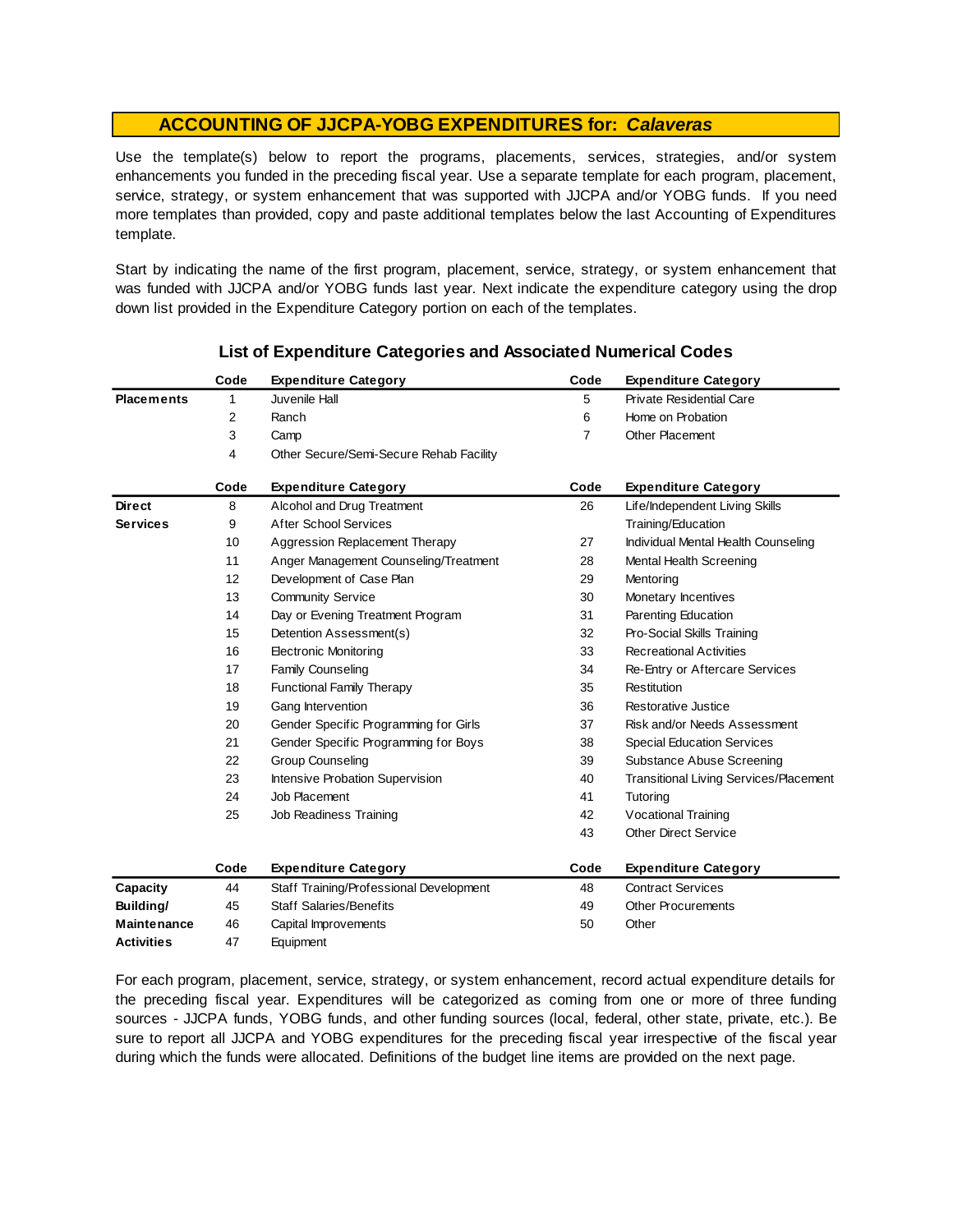**Salaries and Benefits** includes all expenditures related to paying the salaries and benefits of county probation (or other county department) employees who were directly involved in grant-related activities.

**Services and Supplies** includes expenditures for services and supplies necessary for the operation of the project (e.g., lease payments for vehicles and/or office space, office supplies) and/or services provided to participants and/or family members as part of the project's design (e.g., basic necessities such as food, clothing, transportation, and shelter/housing; and related costs).

**Professional Services** includes all services provided by individuals and agencies with whom the County contracts. The county is responsible for reimbursing every contracted individual/agency.

**Community-Based Organizations (CBO)** includes all expenditures for services received from CBO's. *NOTE* : *I f you use JJCPA and/or YOBG funds t o contract with <sup>a</sup> CBO, report that expenditure on this line item rather than on the Professional Services line item.*

**Fixed Assets/Equipment** includes items such as vehicles and equipment needed to implement and/or operate the program, placement, service, etc. (e.g., computer and other office equipment including furniture).

**Administrative Overhead** includes all costs associated with administration of the program, placement, service, strategy, and/or system enhancement being supported by JJCPA and/or YOBG funds.

Use the space below the budget detail to provide a narrative description for each program, placement, service, strategy, and/or system enhancement that was funded last year. *To do so, double click on the response box provided for this purpose.* 

Repeat this process as many times as needed to fully account for all programs, placements, services, strategies, and systems enhancements that were funded with JJCPA and/or YOBG during the last fiscal year. Keep in mind that this full report will be posted on the BSCC website in accordance with state law.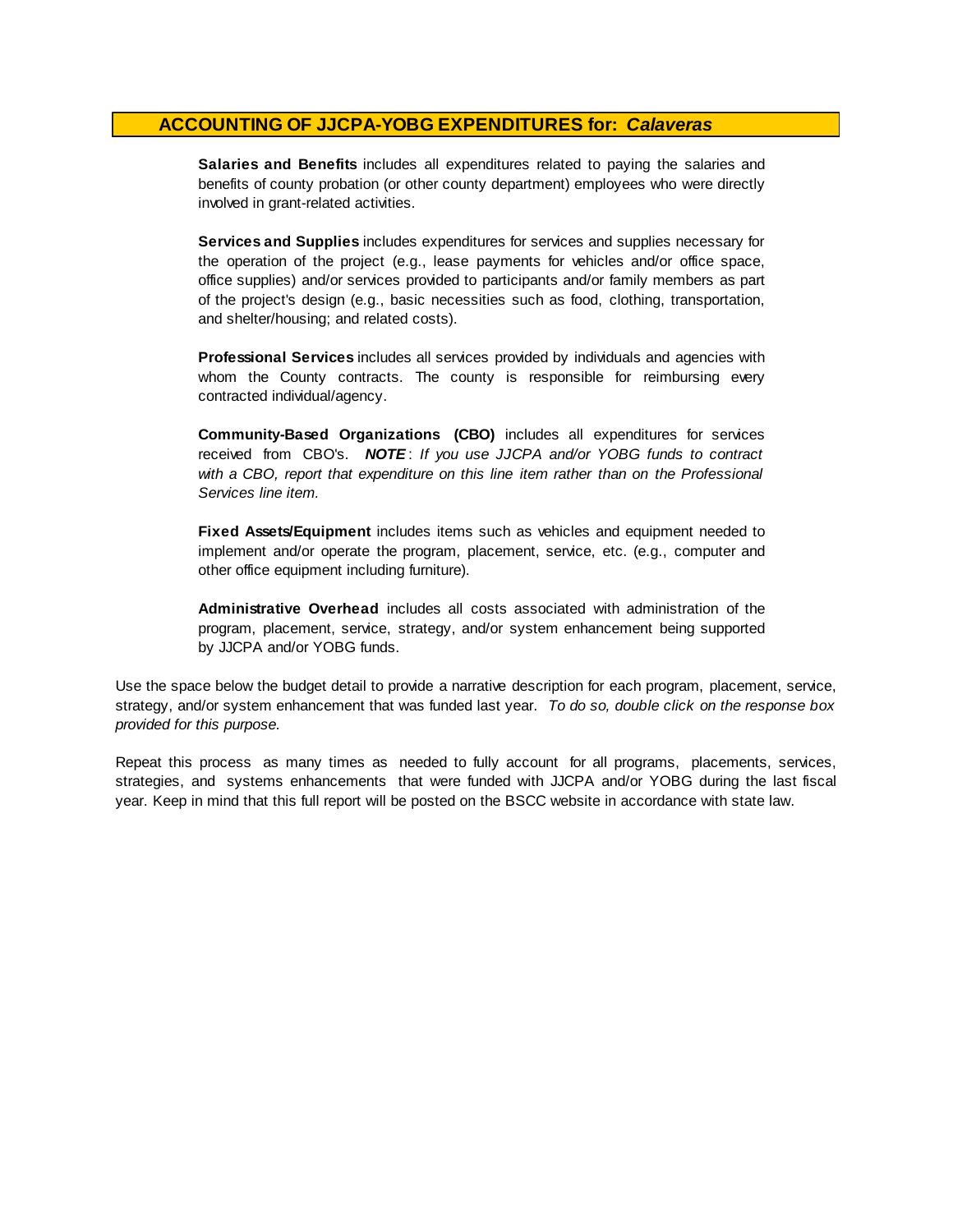| 1. Program, Placement, Service, Strategy, or System Enhancement                                                                         |                    |               |                               |  |  |  |
|-----------------------------------------------------------------------------------------------------------------------------------------|--------------------|---------------|-------------------------------|--|--|--|
| Name of program, placement, service,                                                                                                    |                    |               |                               |  |  |  |
| strategy or system enhancement:                                                                                                         |                    |               |                               |  |  |  |
| <b>Expenditure Category:</b>                                                                                                            | Juvenile Hall      |               |                               |  |  |  |
|                                                                                                                                         | <b>JJCPA Funds</b> | YOBG Funds    | All Other Funds<br>(Optional) |  |  |  |
| Salaries & Benefits:                                                                                                                    |                    |               |                               |  |  |  |
| Services & Supplies:                                                                                                                    |                    |               |                               |  |  |  |
| <b>Professional Services:</b>                                                                                                           |                    |               |                               |  |  |  |
| Community Based Organizations:                                                                                                          |                    |               |                               |  |  |  |
| <b>Fixed Assets/Equipment:</b>                                                                                                          |                    |               |                               |  |  |  |
| Administrative Overhead:                                                                                                                |                    |               |                               |  |  |  |
| Other Expenditures (List Below):                                                                                                        |                    |               |                               |  |  |  |
| Juvenile Hall Costs                                                                                                                     |                    | \$<br>131,072 |                               |  |  |  |
|                                                                                                                                         |                    |               |                               |  |  |  |
|                                                                                                                                         |                    |               |                               |  |  |  |
| <b>TOTAL: \$</b><br>and the contract of the contract of the contract of the contract of the contract of the contract of the contract of |                    | 131,072       |                               |  |  |  |

Provide a description of the program, placement, service, strategy or system enhancement that was funded with JJCPA and/or YOBG funds in the preceding fiscal year. For example, you might want to include information on the types of youth served, prevention services you provided, your accomplishments, any barriers encountered, and what specifically JJCPA and/or YOBG funds paid for.

Minors on intensive supervision who re-offend or violate probation severely enough and are not appropriate for continuation in the home or for receiving rehabilitative services in a foster or group home are committed to our contracted juvenile halls, both of which offer rehabilitative programming.

Nevada County Juvenile Hall provides the following services and programs to in-custody minors: Aggression Replacement Training; mental health counseling; drug and alcohol education; male and female support groups; N.A and A.A meetings; life skills training; yoga; fine arts classes; and re-entry planning.

El Dorado County Juvenile Hall has two in-custody programs that Calaveras utilizes, the Family Reunification and Challenge Programs, both of which offer extensive rehabilitative services to the minors and their families, including Aggression Replacement Training; mental health counseling; drug and alcohol education; male and female support groups; and family counseling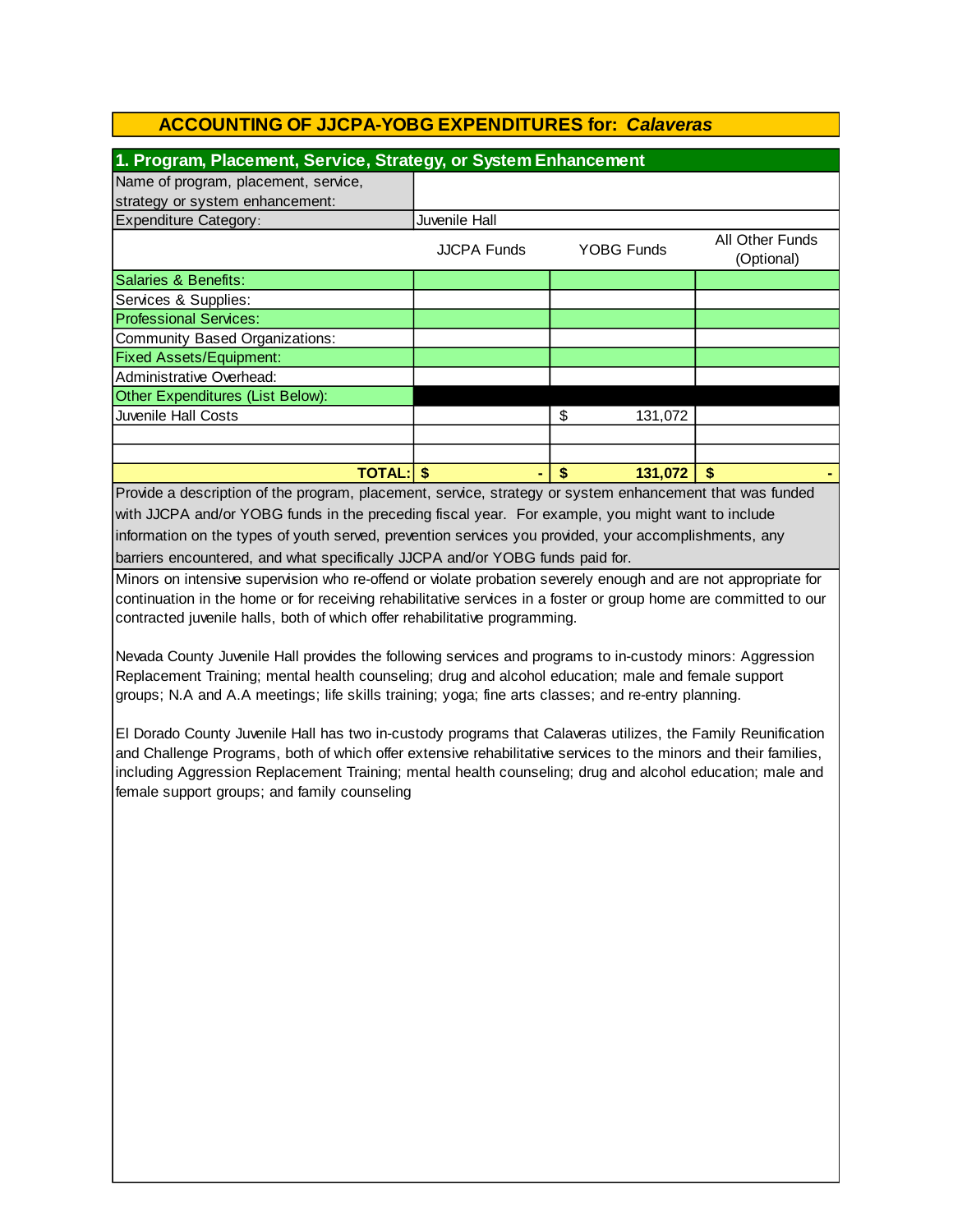| 2. Program, Placement, Service, Strategy, or System Enhancement                                                                       |                                         |  |                               |  |  |  |  |
|---------------------------------------------------------------------------------------------------------------------------------------|-----------------------------------------|--|-------------------------------|--|--|--|--|
| Name of program, placement, service,<br>strategy or system enhancement:                                                               | Cases management software               |  |                               |  |  |  |  |
| <b>Expenditure Category:</b>                                                                                                          | <b>Other Procurements</b>               |  |                               |  |  |  |  |
|                                                                                                                                       | <b>YOBG Funds</b><br><b>JJCPA Funds</b> |  | All Other Funds<br>(Optional) |  |  |  |  |
| Salaries & Benefits:                                                                                                                  |                                         |  |                               |  |  |  |  |
| Services & Supplies:                                                                                                                  |                                         |  |                               |  |  |  |  |
| <b>Professional Services:</b>                                                                                                         |                                         |  |                               |  |  |  |  |
| <b>Community Based Organizations:</b>                                                                                                 |                                         |  |                               |  |  |  |  |
| <b>Fixed Assets/Equipment:</b>                                                                                                        |                                         |  |                               |  |  |  |  |
| Administrative Overhead:                                                                                                              |                                         |  |                               |  |  |  |  |
| Other Expenditures (List Below):                                                                                                      |                                         |  |                               |  |  |  |  |
|                                                                                                                                       | \$<br>1,650                             |  |                               |  |  |  |  |
|                                                                                                                                       |                                         |  |                               |  |  |  |  |
|                                                                                                                                       |                                         |  |                               |  |  |  |  |
| <b>TOTAL: \$</b>                                                                                                                      | $1,650$ \$                              |  | \$                            |  |  |  |  |
| Provide a description of the program, placement, service, strategy or system enhancement that was funded                              |                                         |  |                               |  |  |  |  |
| with JJCPA and/or YOBG funds in the preceding fiscal year. For example, you might want to include                                     |                                         |  |                               |  |  |  |  |
| information on the types of youth served, prevention services you provided, your accomplishments, any                                 |                                         |  |                               |  |  |  |  |
| barriers encountered, and what specifically JJCPA and/or YOBG funds paid for.                                                         |                                         |  |                               |  |  |  |  |
|                                                                                                                                       |                                         |  |                               |  |  |  |  |
| Case management software licensing for 4 juvenile staff members, allowing us to accurately manage case<br>information and statistics. |                                         |  |                               |  |  |  |  |
|                                                                                                                                       |                                         |  |                               |  |  |  |  |